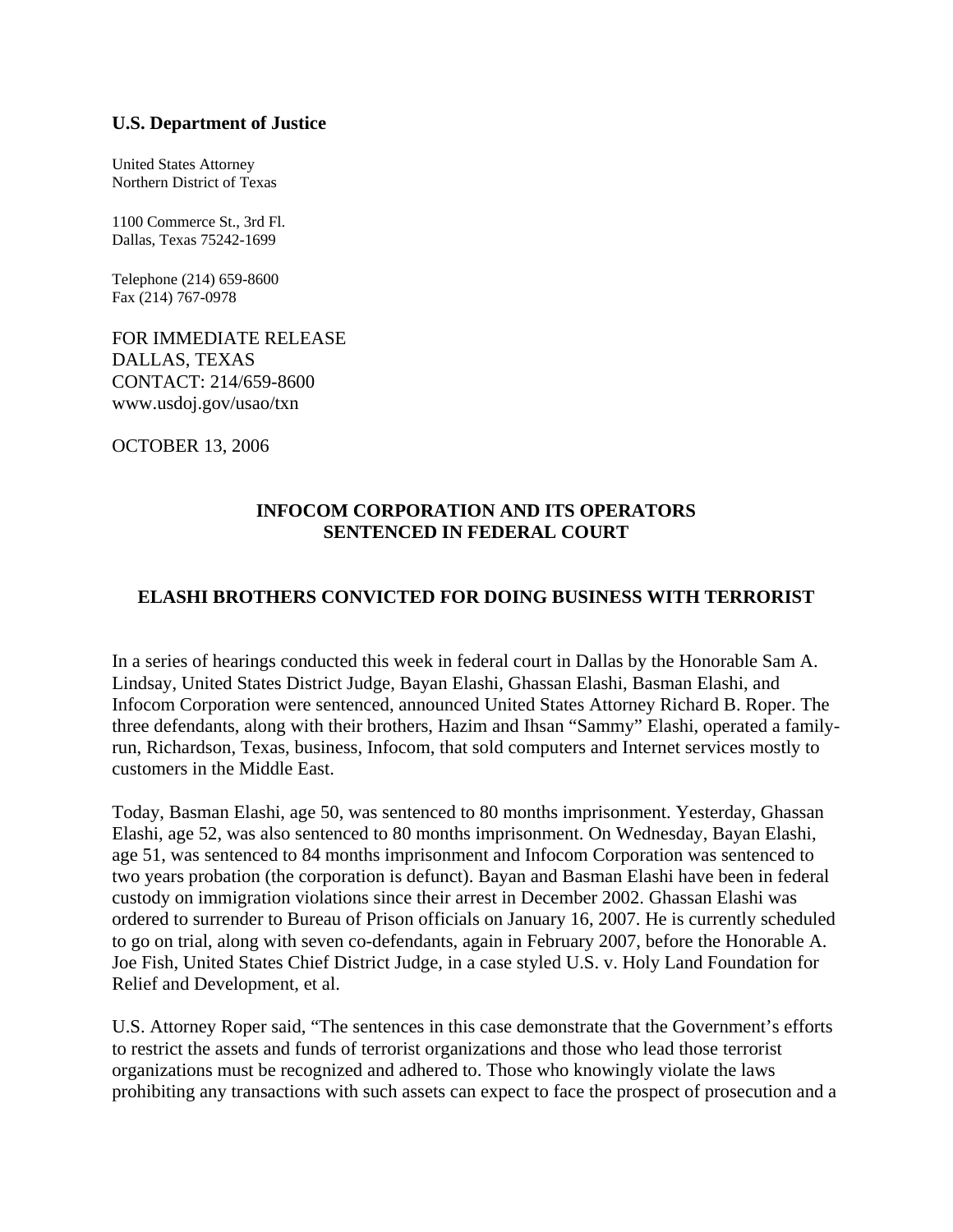lengthy incarceration for violating the laws passed by Congress to combat the threat imposed by terrorism. The sentences also demonstrate that the laws and regulations concerning the exporting of technology to foreign countries are a serious matter and must be respected by all who operate in that field."

In May 2004, the Court granted the defendants' motion to sever the indictment into two separate trials. In July 2004, during the trial of the export violations portion of the indictment, all five Elashi brothers, and Infocom Corporation, were convicted on charges they conspired to violate the Export Administration Regulations and the Libyan Sanctions Regulations. Each of the five brothers was found guilty of conspiracy to file false Shipper's Export Declaration forms. All of the brothers were convicted of making false statements and all of the defendants, except Ihsan Elashi, were also convicted on money laundering charges. At that trial, the jury found that from 1997 to 2000, the defendants made illegal computer shipments to Libya and Syria, in violation of U.S. laws that restrict or prohibit the export of technology, goods or software to countries listed as state sponsors of terrorism as designated by Secretary of State in order to protect the national security of the United States.

During the second trial on the remaining charges in the indictment, in April 2005, the jury found that Bayan Elashi, Ghassan Elashi, Basman Elashi and Infocom Corporation conspired together and sent money to co-defendant Mousa Abu Marzook, an investor in Infocom and a selfadmitted leader of the Islamic Resistance Movement, a/k/a Hamas. In 1995, the Department of Treasury, Office of Foreign Assets Control, designated Hamas as a Specially Designated Terrorist Organization, making it illegal for any United States person or entity to conduct any business with Hamas or its representatives. Nadia Marzook, also a defendant in the case, is Mousa Abu Marzook's wife and is the Elashi brothers' cousin. Bayan Elashi, Ghassan Elashi, Basman Elashi, and Infocom Corporation were each found guilty of conspiracy to deal in the property of a Specially Designated Terrorist and conspiracy to commit money laundering. In addition, Bayan Elashi and Ghassan Elashi were each convicted on 10 counts of dealing in the property of a Specially Designated Terrorist and nine counts of money laundering. Basman Elashi was also convicted on one count of dealing in the property of a Specially Designated Terrorist.

Brothers Hazim and Ihsan Elashi were sentenced in January 2006 to 66 months imprisonment and 72 months imprisonment, respectively. Hazim Elashi will be deported after his sentence is served. Ihsan Elashi's sentence will run consecutively to the 48-month federal sentence he is presently serving on unrelated charges.

At Infocom, Bayan Elashi was the chief executive officer; Ghassan Elashi was the vice-president of marketing; Basman Elashi was the logistics and credit manager; Hazim Elashi was the manager of personal computer systems; and Ihsan Elashi was a systems consultant and sales representative

United States Attorney Roper praised the collaborative investigative efforts of the United States Department of Commerce; Federal Bureau of Investigation; Internal Revenue Service - Criminal Investigation; United States Secret Service; and Immigration and Customs Enforcement. U.S.